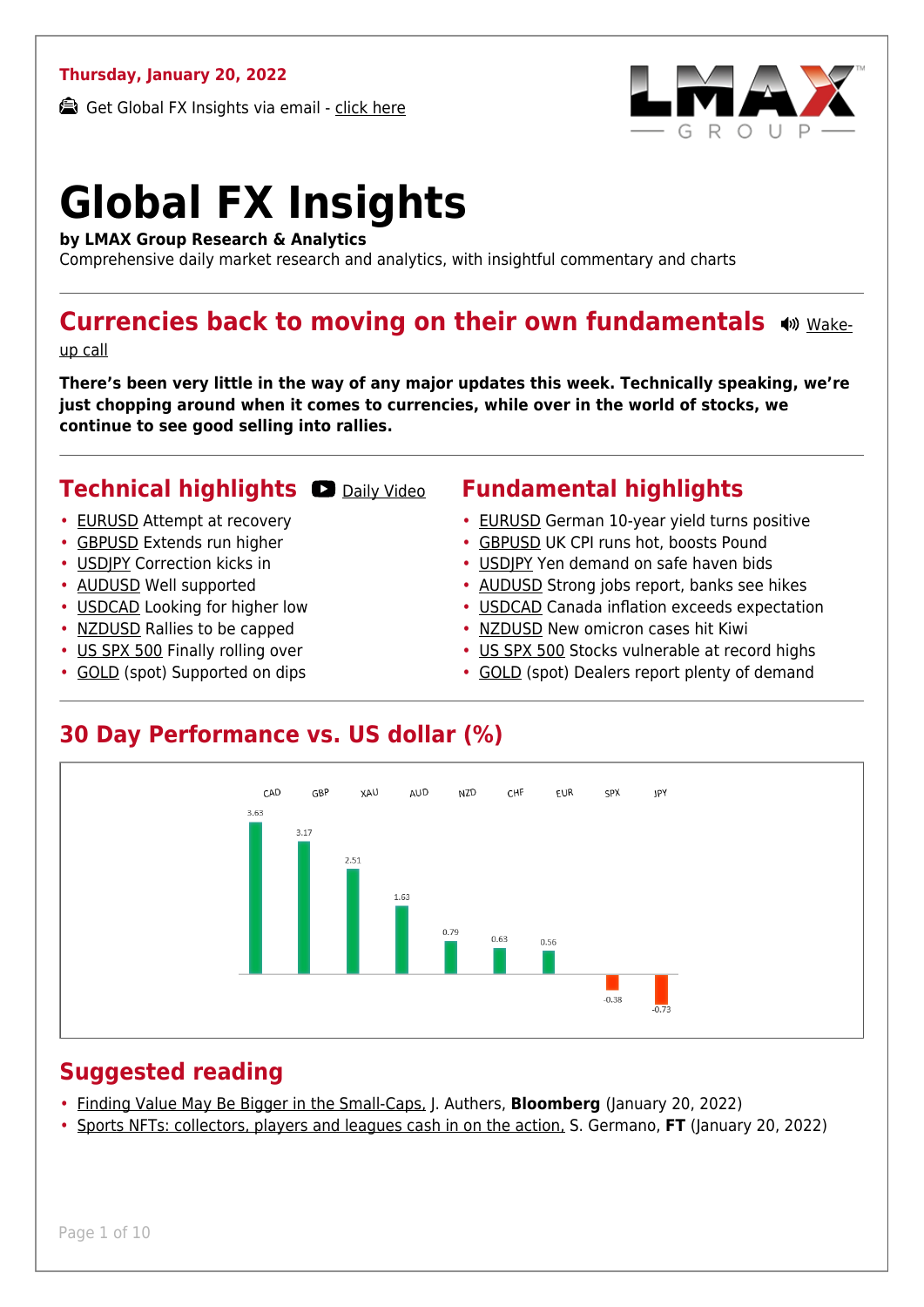#### <span id="page-1-0"></span>**EURUSD – technical overview**

**Setbacks have extended to retest the critical** 61.8% fib retrace off the 2020 low to 2021 high move. Technical studies are now turning up from extended territory on the weekly chart, warning of the need for an additional corrective bounce ahead. Look for the market to hold up on a weekly close basis above the 61.8% fib retrace around 1.1275. Weekly close back above 1.1500 strengthens outlook. Weekly close below 1.1275 negates.



- 
- **R1 1.1483**  15 January high Medium
- **S1 1.1315**  18 January low Medium
- **S2 1.1272**  4 January low Strong

#### <span id="page-1-1"></span>**EURUSD – fundamental overview**

**The Euro has run into added resistance** on account of rising tension over the Ukraine. Overall, we've already seen downside pressure on the more favourable US Dollar yield differentials. At the same time, we did see some demand on Wednesday after the benchmark German 10-year yield printed positive for first time since 2019, and after ECB Villeroy was out talking about tightening. Key standouts on today's calendar come in the form of German producer prices, Eurozone inflation, and US reads highlighted by initial jobless claims, the Philly Fed, and existing home sales.

## **EURUSD - Technical charts in detail**

#### [Watch now](https://youtu.be/P29foKX1IDw)

Page 2 of 10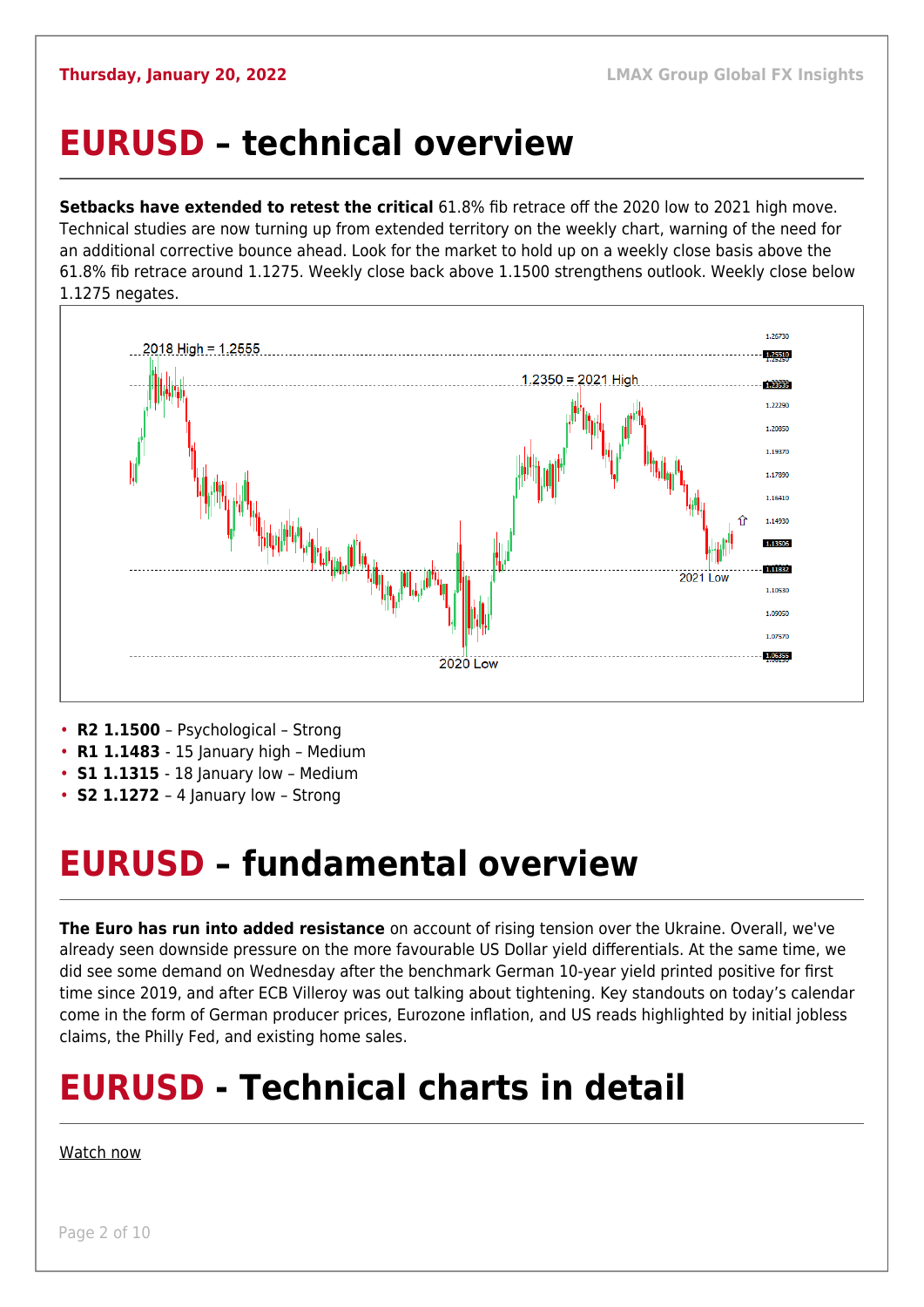#### <span id="page-2-0"></span>**GBPUSD – technical overview**

**The market is in a correction phase** in the aftermath of the run to fresh multi-month highs in 2021. At this stage, additional setbacks should be limited to the 1.3000 area ahead of the next major upside extension towards a retest and break of critical resistance in the form of the 2018 high. Back above 1.3835 takes pressure off the downside.



- **R2 1.3800**  Round Number Strong
- **R1 1.3749**  13 January high Medium
- **S1 1.3573**  18 January low Medium
- **S2 1.3491**  6 January low Strong

## <span id="page-2-1"></span>**GBPUSD – fundamental overview**

**The Pound has been outperforming this week**, getting help from the BOE-ECB policy divergence and this latest hot UK CPI print which produced a new high of 5.4%. The core rate was also elevated, at its highest level since 1992. Meanwhile, PM Johnson has announced an end to Plan B virus curbs on January 27th. Key standouts on today's calendar come in the form of German producer prices, Eurozone inflation, and US reads highlighted by initial jobless claims, the Philly Fed, and existing home sales. [Watch now](https://youtu.be/us4VlHNnfwY)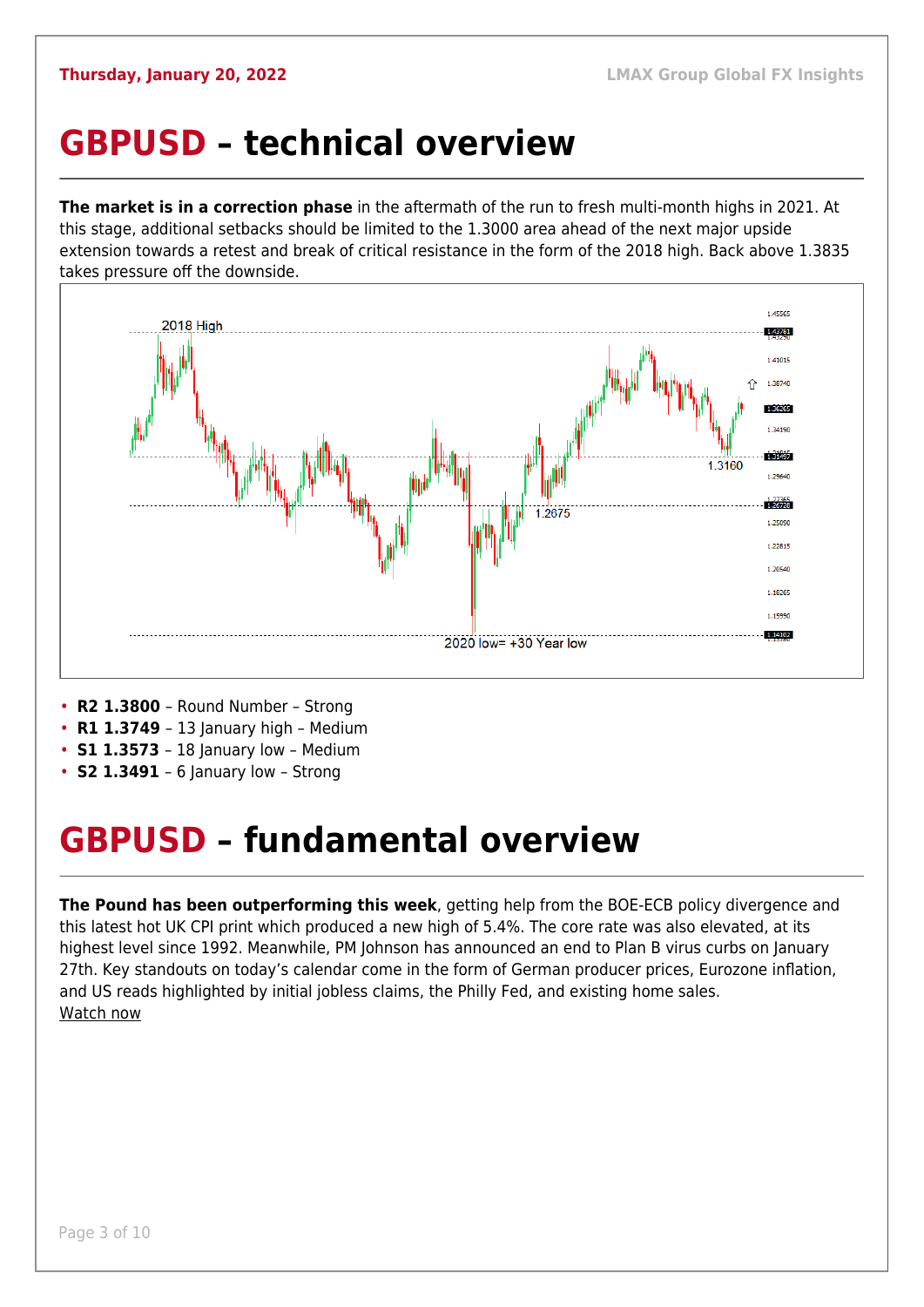## <span id="page-3-0"></span>**USDJPY – technical overview**

**The longer-term trend** is bearish despite the recent run higher. Look for additional upside to be limited, with scope for a topside failure and bearish resumption back down towards the 100.00 area. It would take a clear break back above 116.00 to negate the outlook.



- **R2 115.48**  12 January high Strong
- **R1 115.06** 18 January high Medium
- **S1 113.14**  17 December low Medium
- **S2 112.53**  30 November low Strong

## <span id="page-3-1"></span>**USDJPY – fundamental overview**

**The Yen has been well offered into 2022** on flow from US Dollar demand from diverging Fed/BOJ policy. But the recent round of intense risk off flow in US equities and a BOJ upgrade to the economic outlook have opened renewed demand for the Yen. Key standouts on today's calendar come in the form of German producer prices, Eurozone inflation, and US reads highlighted by initial jobless claims, the Philly Fed, and existing home sales.

[Watch now](https://youtu.be/mXHJx51NYz4)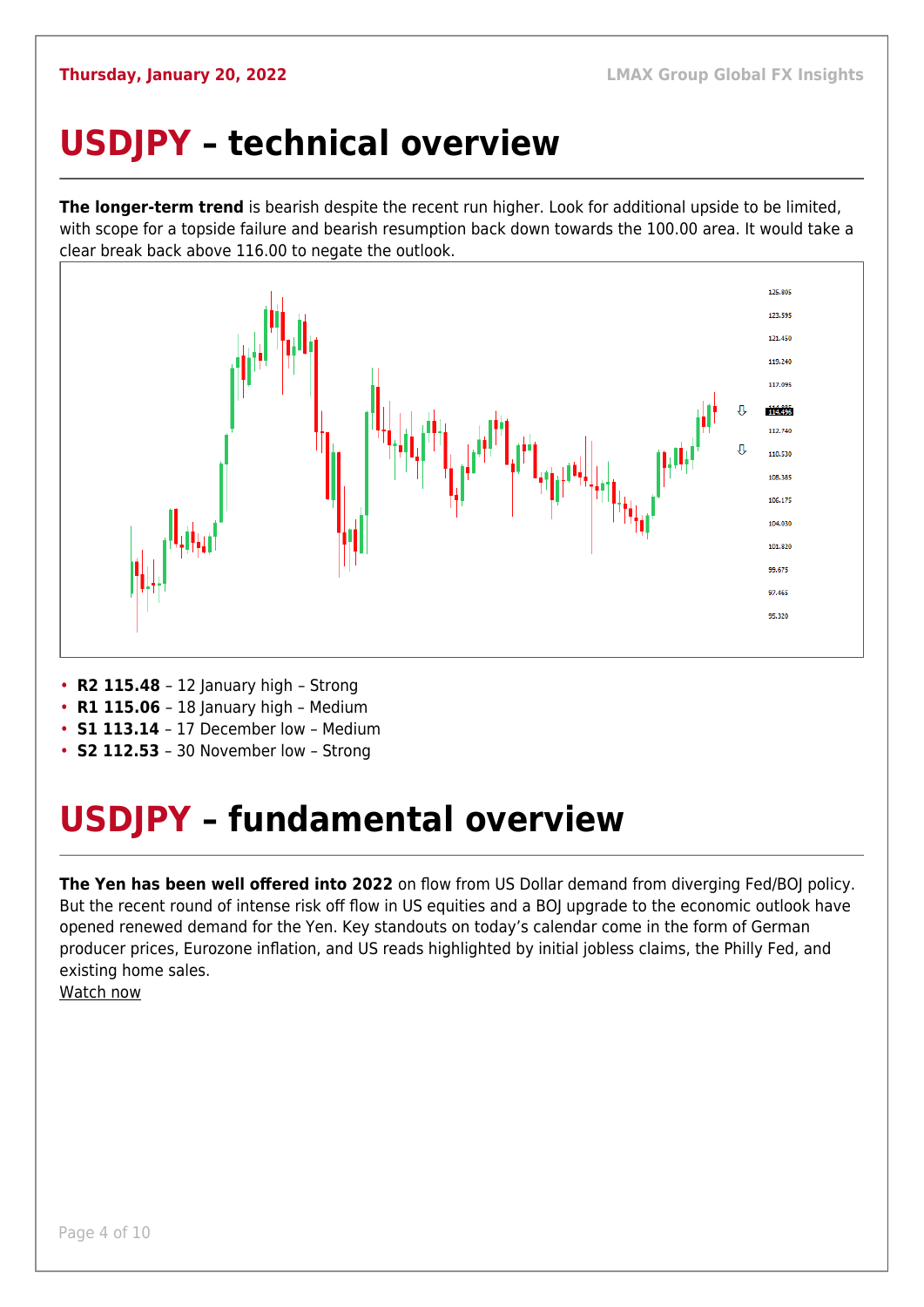#### <span id="page-4-0"></span>**AUDUSD – technical overview**

**The Australian Dollar has been in the process** of a healthy correction following the impressive run towards a retest of the 2018 high in 2021. At this stage, the correction is starting to look stretched and setbacks should be well supported above 0.7000 on a weekly close basis. A weekly close below 0.7000 will force a bearish shift.



- **R2 0.7315**  13 January high Strong
- **R1 0.7300**  Figure Medium
- **S1 0.7130** 7 January low Medium
- **S2 0.7083**  20 December low Strong

## <span id="page-4-1"></span>**AUDUSD – fundamental overview**

**The Australian Dollar is getting a boost on Thursday** after Aussie jobs came in better than expected and two Aussie banks upgraded their rate hike calls to August. Key standouts on today's calendar come in the form of German producer prices, Eurozone inflation, and US reads highlighted by initial jobless claims, the Philly Fed, and existing home sales.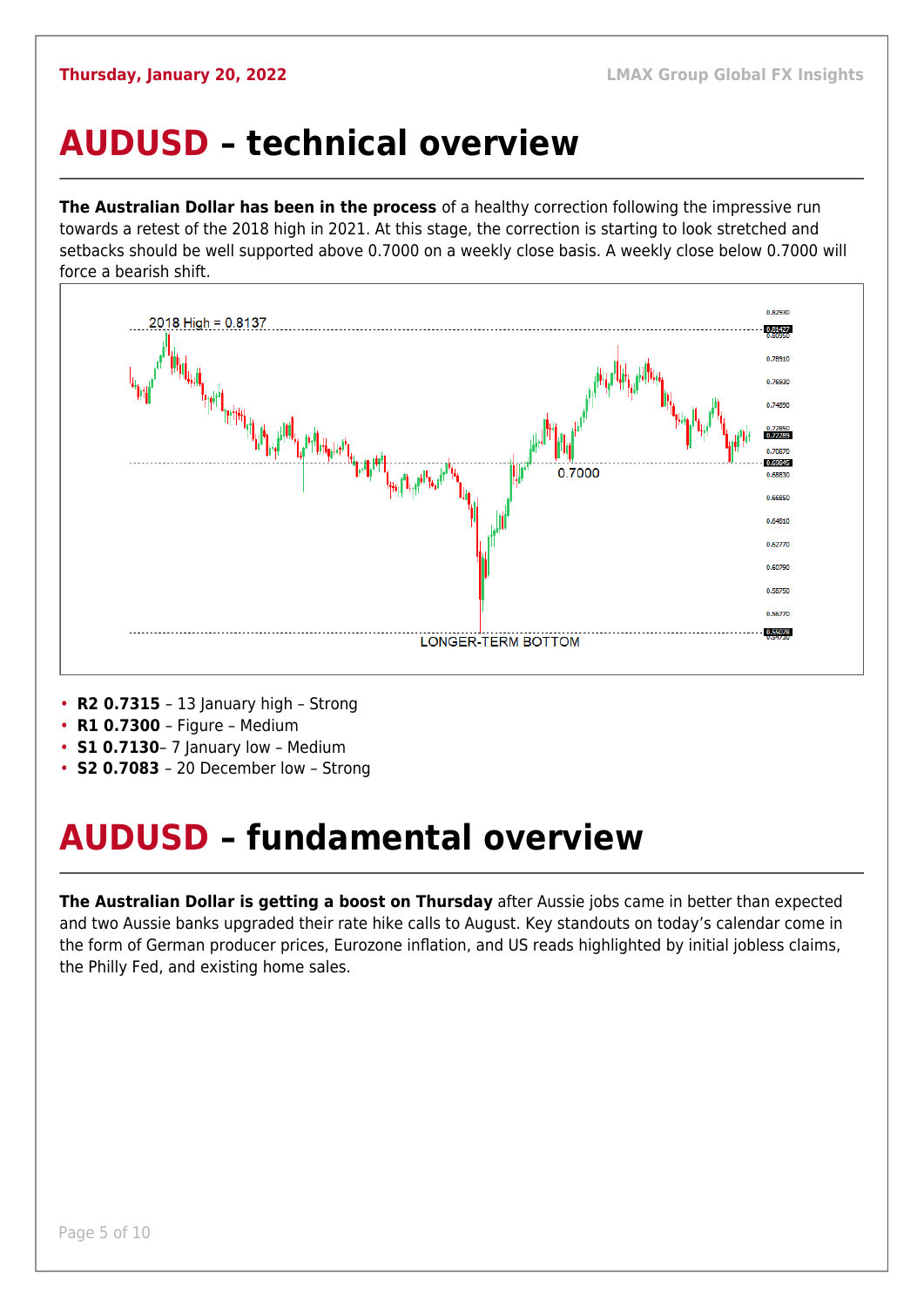#### <span id="page-5-0"></span>**USDCAD – technical overview**

**Finally signs of a major bottom in the works** after a severe decline from the 2020 high. A recent weekly close back above 1.2500 encourages the constructive outlook and opens the door for a push back towards next critical resistance in the 1.3000 area. Any setbacks should be well supported into the 1.2200s.



- **R2 1.2814**  6 January high Strong
- **R1 1.2698**  10 January high Medium
- **S1 1.2450** 19 January low- Strong
- **S2 1.2400** Figure Medium

## <span id="page-5-1"></span>**USDCAD – fundamental overview**

**Oil has made an impressive run higher** and the market has decided to go ahead and price 5 BoC rate hikes in 2022. Meanwhile, Canada CPI data has just come un hotter than expected on Wednesday, which has fueled more demand for the Canadian Dollar. Key standouts on today's calendar come in the form of German producer prices, Eurozone inflation, and US reads highlighted by initial jobless claims, the Philly Fed, and existing home sales.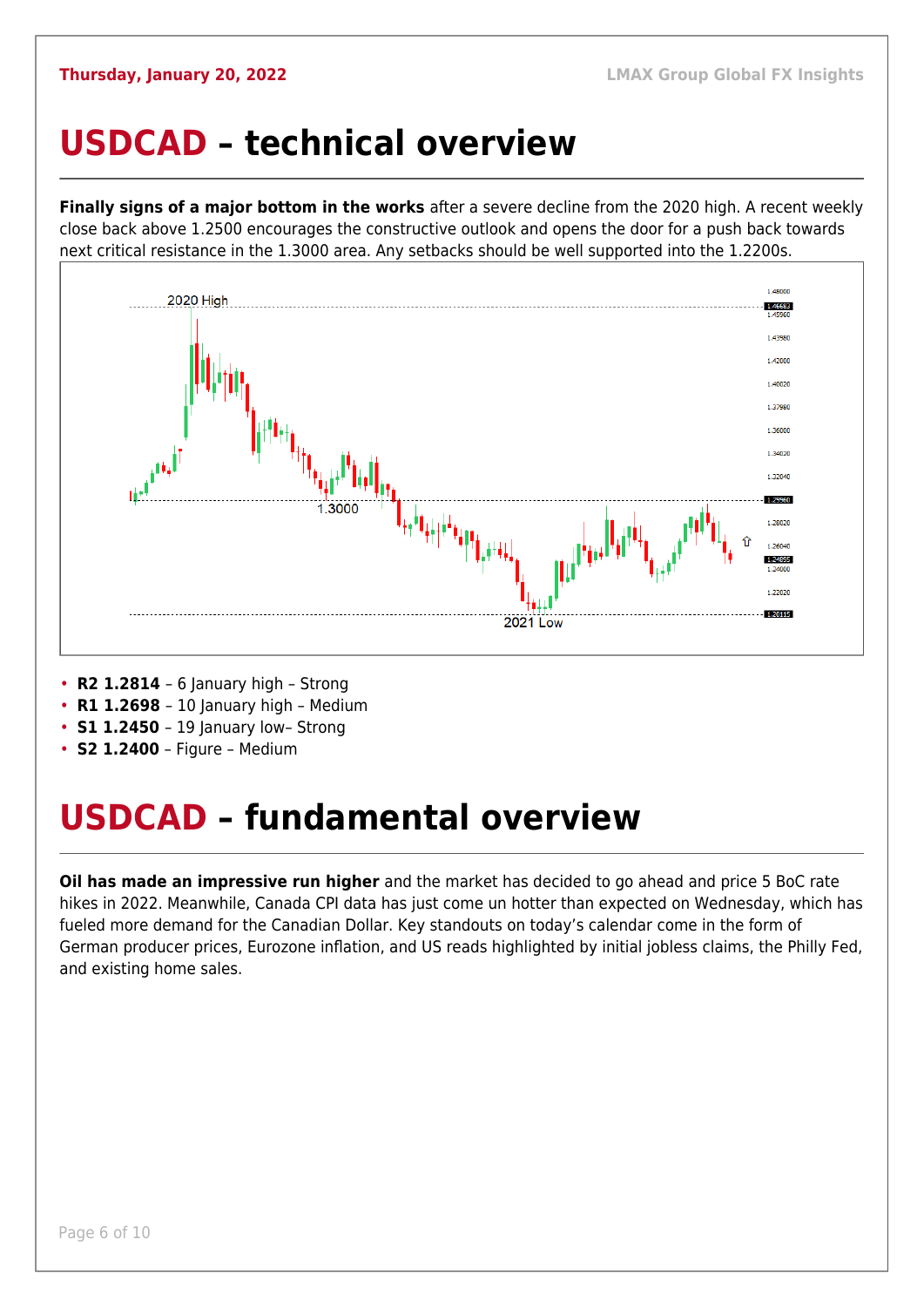#### <span id="page-6-0"></span>**NZDUSD – technical overview**

high. Back below 0.6700 would suggest a more significant bearish structural shift.

0.75400 2021 High 0.7396 0.71000 0.69560 **Maior Support Zone** ┄┄┄┄┄╷╌╌╌<sup>╒╪</sup><br>┇<mark>╪<sub>╄</sub>┆</mark>┇<sup>╪╤╝╌┿</sup>╇┼<sup>║</sup> 0.67606<br>0.67009 0.65120 n cacor 0.62200 0.60720 0.59280 0.57800 0.56320 0.54708 **Major Low** 

**The market has entered a period of intense correction** after running up to a yearly and multi-month

- **R2 0.6894**  25 November high Strong
- **R1 0.6891**  13 January high Medium
- **S1 0.6701**  15 December/**2021 low** Strong
- **S2 0.6650**  Mid-Figure Medium

## <span id="page-6-1"></span>**NZDUSD – fundamental overview**

**The New Zealand Dollar has been dragged lower on Thursday** after a number of Omicron cases were detected in Auckland, and a possible Omicron case in Palmerston North. PM Ardern said the country can't stop Omicron but can try to slow it down. Ardern added that the government will tighten Covid restrictions by moving to "red" (from "orange") under its traffic light settings when there's community transmission of Omicron, which will result in event gathering limits, social distancing in hospitality venues and greater use of face masks. Key standouts on today's calendar come in the form of German producer prices, Eurozone inflation, and US reads highlighted by initial jobless claims, the Philly Fed, and existing home sales.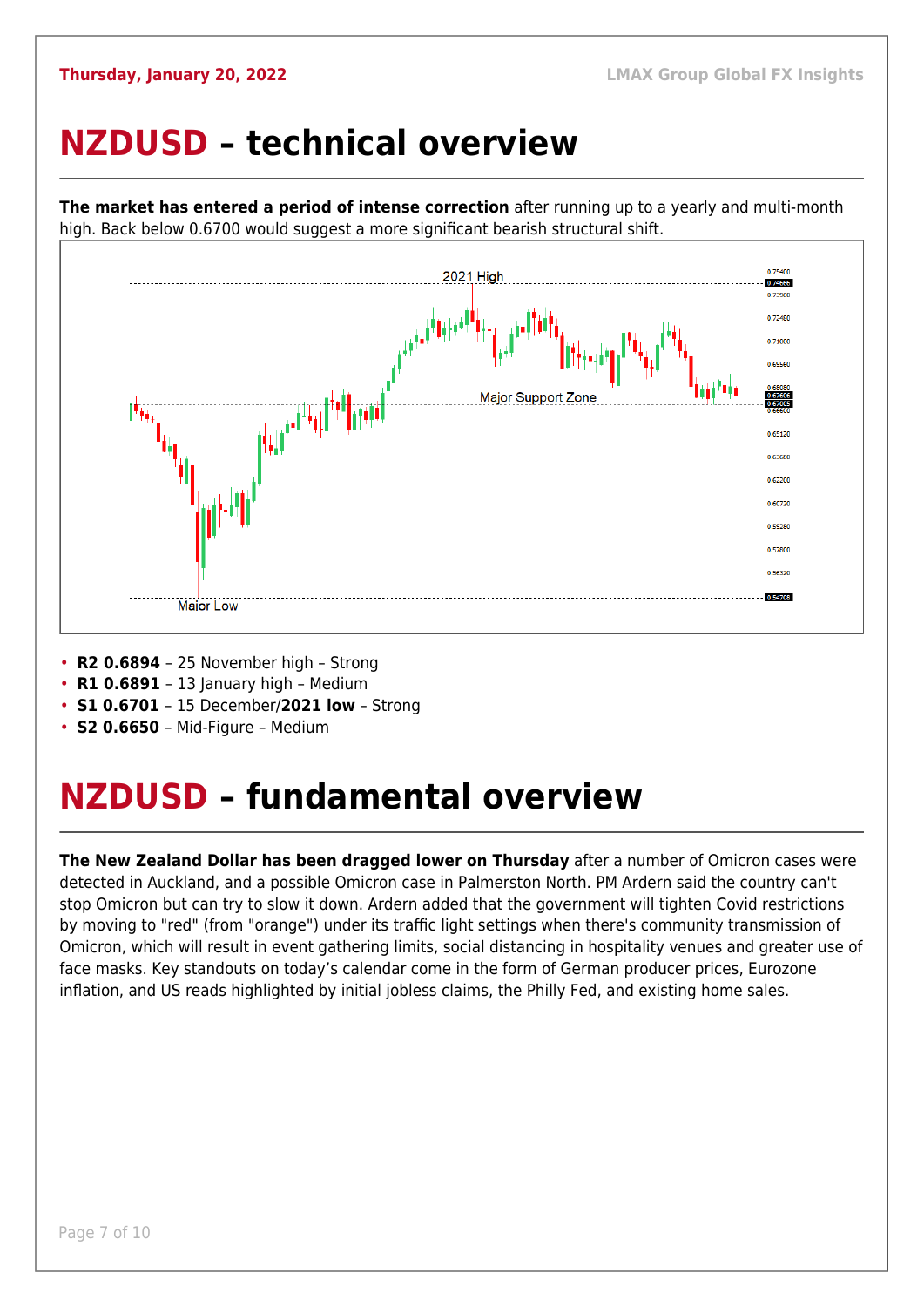#### <span id="page-7-0"></span>**US SPX 500 – technical overview**

**Longer-term technical studies are looking quite exhausted** and the market is showing signs of wanting to roll over after racing to another record high. At the same time, the latest breakout into the 4800 area introduces the possibility for the next major upside extension towards 5000. At this stage, it will take a break back below 4500 to take the immediate pressure off the topside.



- **R2 4821**  4 January/**Record high** Strong
- **R1 4750**  12 January high Medium
- **S1 4500**  Psychological Medium
- **S2 4496**  3 December low Strong

## <span id="page-7-1"></span>**US SPX 500 – fundamental overview**

**We're trading just off fresh record highs**, and yet, with so little room for additional central bank accommodation, given an already depressed interest rate environment, the prospect for sustainable runs to the topside on easy money policy incentives and government stimulus, should no longer be as enticing to investors. Meanwhile, ongoing worry associated with coronavirus fallout and risk of rising inflation should weigh more heavily on investor sentiment in Q1 2022.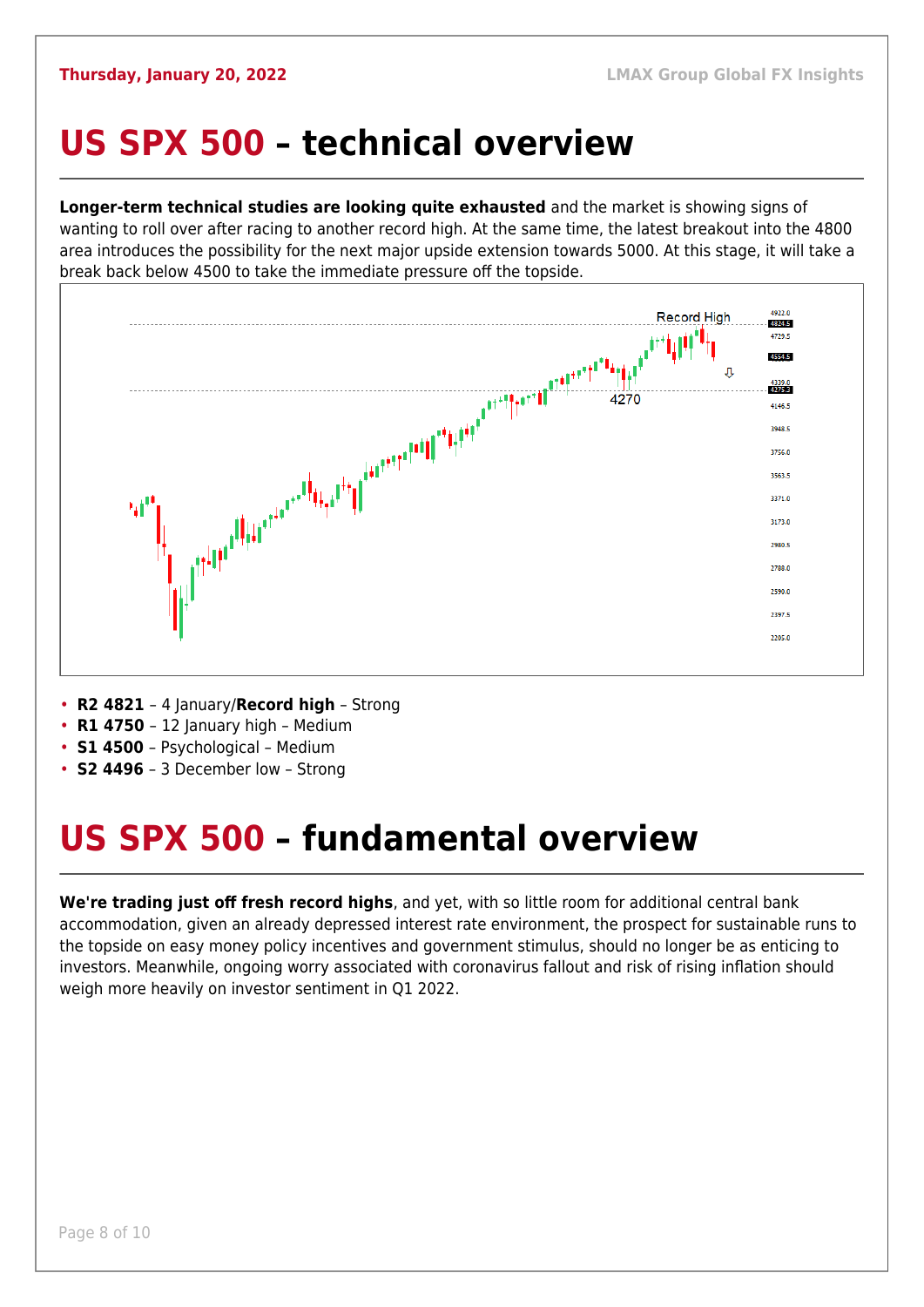## <span id="page-8-0"></span>**GOLD (SPOT) – technical overview**

**The 2019 breakout above the 2016 high** at 1375 was a significant development, opening the door for fresh record highs and an acceleration beyond the next major psychological barrier at 2000. Setbacks should now be well supported above 1600.



- **R2 1917**  1 June high Strong
- **R1 1878**  16 November high Medium
- **S1 1753**  15 December low Medium
- **S2 1722**  29 September low Strong

## <span id="page-8-1"></span>**GOLD (SPOT) – fundamental overview**

**The yellow metal continues to be well supported on dips** with solid demand from medium and longerterm accounts. These players are more concerned about exhausted monetary policy, extended global equities, and coronavirus fallout. All of this should keep the commodity well supported, with many market participants also fleeing to the hard asset as the grand dichotomy of record high equities and record low yields comes to an unnerving climax.